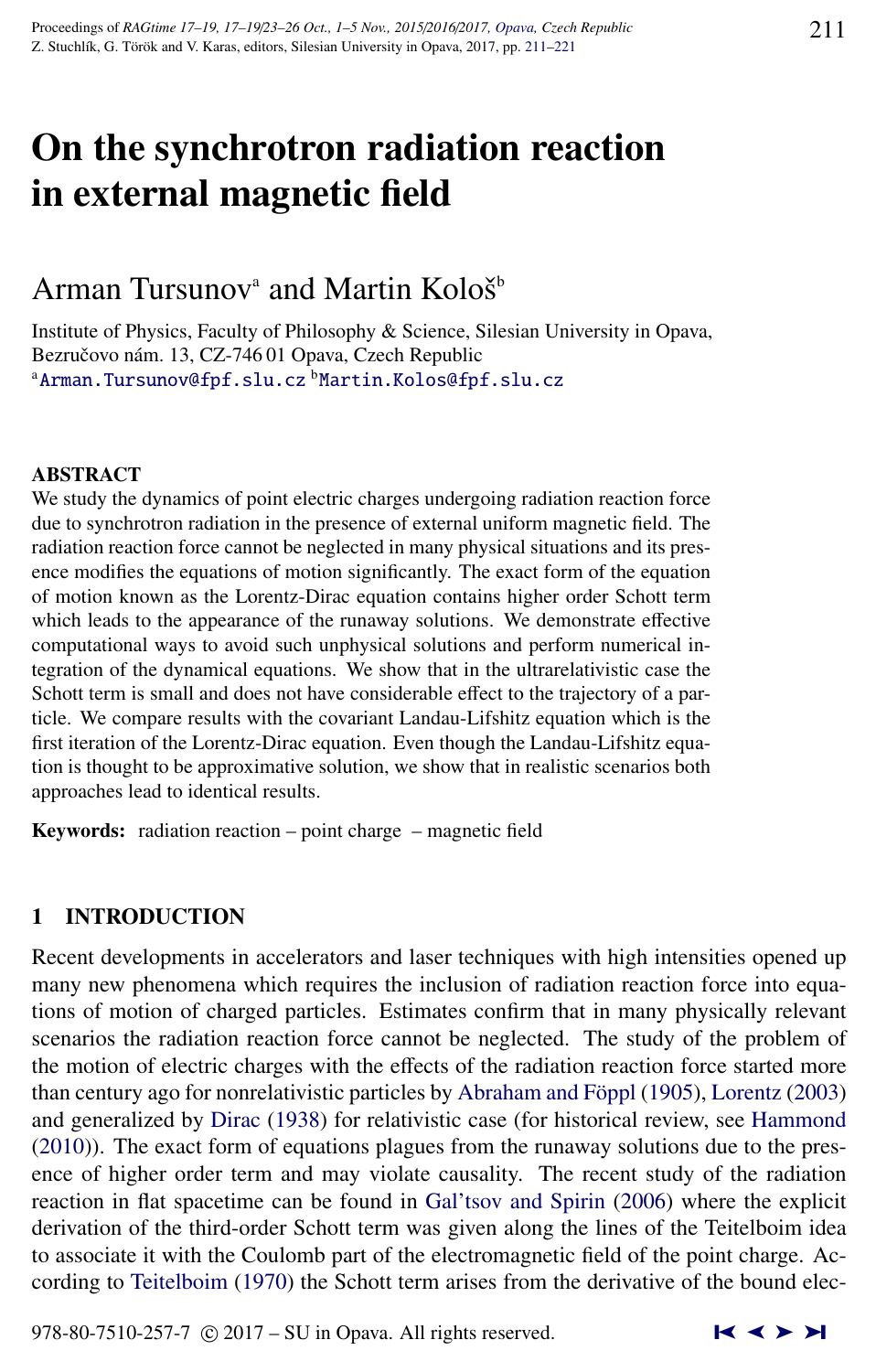<span id="page-1-0"></span>tromagnetic momentum of the charge. The problem of the contribution of Schott term to the radiation reaction force still remains the source of discussion (see e.g. [Poisson](#page-10-0) [\(2004\)](#page-10-0)). In the present paper we will re-examine the relevance of this term too.

In order to avoid the non-physical solutions, [Landau and Lifshitz](#page-10-0) [\(1975\)](#page-10-0) proposed the iterated formula for the radiation reaction force. Their reduced order equation become first successful attempt to keep off the runaway solutions without violation of the principle of inertia (see discussions in [Rohrlich](#page-10-0) [\(2001\)](#page-10-0); [Poisson](#page-10-0) [\(1999\)](#page-10-0)).

In the present paper we are aimed to compare these two main approaches to the problem of the radiation reaction in the presence of external magnetic field. For doing so, we start from the general case and later solve the equations of motion numerically. For simplified scenario of the uniform magnetic field we find explicit trajectories of the charged particles together with the cooling times and related rates of the energy-momentum loss.

Generalizations of the radiation reaction to higher dimensions are given in [Gal'tsov](#page-10-0) [\(2002\)](#page-10-0); [Gal'tsov and Spirin](#page-10-0) [\(2007\)](#page-10-0). Radiation from hypothetical massless charges was studied in [Gal'tsov](#page-10-0) [\(2015\)](#page-10-0). The self force of point particles with mass, scalar and electric charges, has been reviewed in [Poisson](#page-10-0) [\(2004\)](#page-10-0). The electromagnetic radiation-reaction of extended classical charged particles has been studied in [Cremaschini and Tessarotto](#page-10-0) [\(2011\)](#page-10-0), its quantum approach is discussed in [Cremaschini and Tessarotto](#page-10-0) [\(2015\)](#page-10-0). Statistical treatment of the self-force is studied in [Cremaschini and Tessarotto](#page-10-0) [\(2013\)](#page-10-0). Nevertheless, despite the active interest in topic and broad bibliographical reviews, the successful attempts to integrate the equations of motion in realistic cases and presence of external electromagnetic fields is quite rare.

Throughout the paper we use the spacelike signature  $(-, +, +, +)$ , and the system of units with  $c = 1$ . However, for expressions having a physical relevance we use the constants explicitly. Greek indices are taken to run from 0 to 3.

### 2 SELF-FORCE OF A POINT CHARGE

Accelerated particles emit electromagnetic radiation leading to the radiation reaction force. In case of the circular motion the particle spirals down to the center of the motion due to the loss of energy and momentum. Generally, the charged particle equations of motion contain two forces

$$
\frac{du^{\mu}}{d\tau} = f^{\mu}_L + f^{\mu}_R,\tag{1}
$$

where  $f_L^{\mu} = (q/m)F^{\mu\nu}u_{\nu}$  is the Lorentz force reflected by the external electromagnetic<br>tensor  $F_{\mu\nu}^{\mu\nu} = \frac{\partial^{\mu} A^{\nu}}{\partial \nu} = \frac{\partial^{\nu} A^{\mu}}{\partial \nu} = \frac{d\nu}{\partial \nu} + \frac{d\tau}{\partial \nu}$  is a four-velocity of the particle. The tensor  $F^{\mu\nu} = \partial^{\mu}A^{\nu} - \partial^{\nu}A^{\mu}$  and  $u^{\mu}(\tau) = dx^{\mu}/d\tau$  is a four-velocity of the particle. The last term is the radiation reaction force. In this section we introduce I orgatz-Dirac and I andauterm is the radiation reaction force. In this section we introduce Lorentz-Dirac and Landau-Lifshitz equations for the self-force of point charge. The comparison of two approaches and integration of equations of motion are given in section [3.](#page-3-0)

#### 2.1 Lorentz-Dirac equation

d*u*

The radiation reaction force in the non-relativistic case is given by the expression  $\frac{3q^2}{2m}$  $rac{3q^2}{2m}$   $rac{d^2u^{\alpha}}{d\tau^2}$ *t<sup>2</sup>u<sup>α</sup>*<br>dτ<sup>2</sup><br>ilies In the relativistic case, any force vector has to satisfy the condition  $f_R^{\mu} u_{\mu} = 0$ . This implies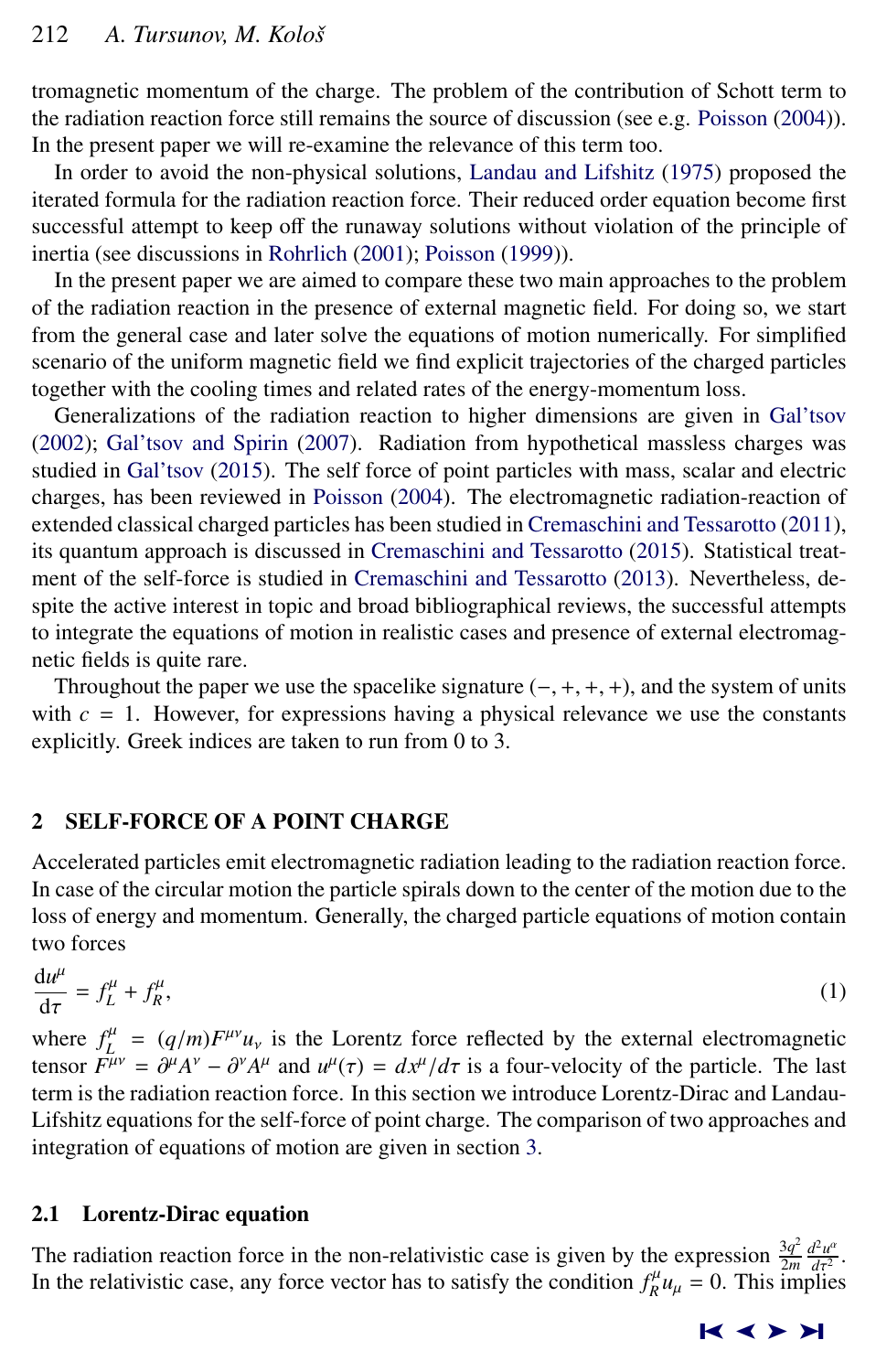<span id="page-2-0"></span>that the correct covariant form of the expression for the radiation reaction force is

$$
f_R^{\mu} = \frac{2q^2}{3m} \left( \frac{d^2 u^{\mu}}{d\tau} + u^{\mu} u_{\nu} \frac{d^2 u^{\nu}}{d\tau} \right). \tag{2}
$$

This expression was found by Dirac and sometimes called as Lorentz-Abraham-Dirac or Lorentz-Dirac (LD) equation. The first term in the parentheses, also known as Schott term arises from the particle electromagnetic momentum. The second term in parentheses is the radiation recoil term which corresponds to the relativistic corrections of the radiation reaction force. The equation of motion of radiating particle is thus a third order differential equation in coordinates, rather than habitual second order. Equation (2) can be simplified reducing the order of the last term in the parentheses using the normalization condition. The four-velocity of the charged particle satisfies the following equations

$$
u_{\alpha}u^{\alpha} = -1, \quad u_{\alpha}\dot{u}^{\alpha} = 0, \quad u_{\alpha}\dot{u}^{\alpha} = -\dot{u}_{\alpha}\dot{u}^{\alpha}.
$$
 (3)

Substituting the last equality of (3) to the self-force (2) we get

$$
f_R^{\mu} = \frac{2q^2}{3m} \left( \frac{d^2 u^{\mu}}{d\tau} - u^{\mu} \frac{du_{\nu}}{d\tau} \frac{du^{\nu}}{d\tau} \right).
$$
 (4)

Since the Schott term is still of the third order in coordinates the expression (2) leads to the well known problem of the classical electrodynamics - the existence of so called runaway solutions which violate causality. Unphysical solutions appear due to the possible presence of the pre-acceleration in the absence of external forces. Even though the unphysical solutions can be removed by properly chosen values of initial conditions, the exact form of equations of motion  $(1)$  and  $(2)$  is inconvenient to solve due to the presence of higher order term which exponentially increases the computational error in practical calculations.

#### *2.1.1 Synchrotron radiation without self-force*

The Lorentz-Dirac equation can lead to the following interesting consequence. Introducing the four acceleration as  $a^{\mu} = du^{\mu}/d\tau$  for a particle moving in Minkowski space one can<br>write the rate of radiated four-momentum from particle and the radiation reaction force write the rate of radiated four-momentum from particle and the radiation reaction force acting on a particle in the following form

$$
\frac{dP^{\mu}}{d\tau} = \frac{2q^2}{3}a^{\alpha}a_{\alpha}u^{\mu}.
$$
\n(5)

$$
f_R^{\mu} = \frac{2q^2}{3m} \left( \frac{da^{\mu}}{d\tau} + u^{\mu} u_{\nu} \frac{da^{\nu}}{d\tau} \right).
$$
 (6)

Equation (5) also allows to find the rate of energy and angular momentum loses, alternatively from the way derived in the later sections, where the cooling rates are found directly from the equations of motion. One can notice that the radiation reaction force vanishes in case of uniform acceleration while radiated power remains non-zero. This leads to the energy loss with conserved angular momentum. Thus, the radiating charged particle may or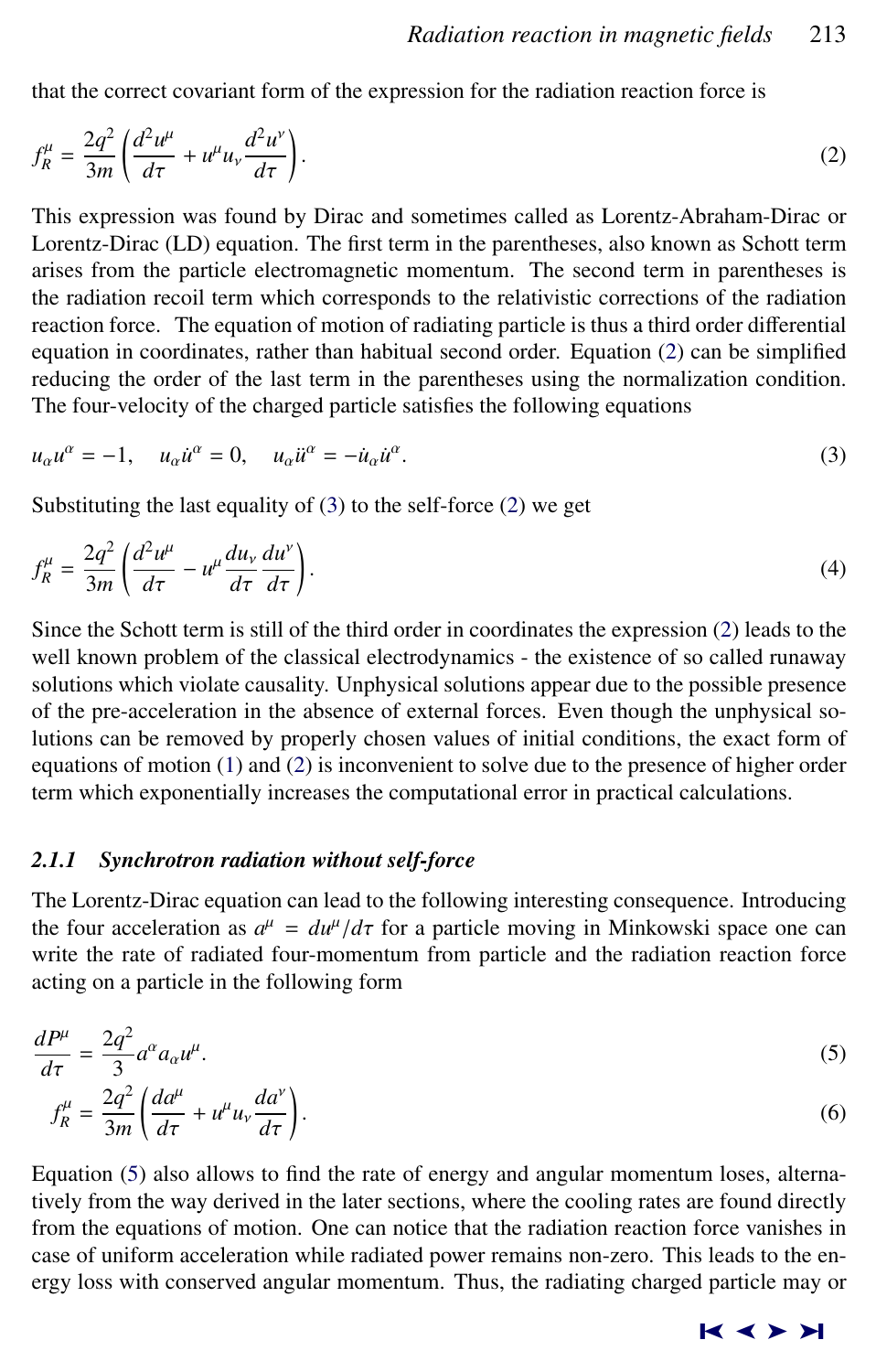<span id="page-3-0"></span>may not feel the radiation reaction force. However, this case corresponds to the full form of Eq.[\(6\)](#page-2-0) which as pointed above leads to the appearance of the runaway solutions and, moreover, corresponds to the improper choice of initial conditions. In case when the initial acceleration of a particle is chosen to be zero, which as we will see below corresponds to the only reasonable choice of initial conditions, then the problem described in this subsection disappears. Equivalently, when the reduction of order procedure is applied to the equations of motion, then any radiating accelerated particle with uniform or non-uniform acceleration will radiate the synchrotron radiation and undergo the radiation reaction force.

#### 2.2 Landau-Lifshitz equation

In order to exclude the unphysical solutions and find equations of motion in usual second order form, it was proposed by Landau and Lifshitz to rewrite the radiation reaction force in terms of the external force and the four-velocity performing the iteration of the Lorentz-Dirac equation. Substituting in [\(2\)](#page-2-0) instead of the higher order terms the derivatives of the Lorentz force, we get the following equation of motion for the charged particle

$$
\frac{du^{\mu}}{d\tau} = f_{L}^{\mu} + \frac{2q^{2}}{3m} \left( \delta_{\alpha}^{\mu} + u^{\mu} u_{\alpha} \right) \frac{df_{L}^{\alpha}}{d\tau}.
$$
\nThis equation does not contain runaway solutions and has been proved to be useful in e.g.

[Landau and Lifshitz](#page-10-0) [\(1975\)](#page-10-0), [Poisson](#page-10-0) [\(1999\)](#page-10-0). The important consequence of the equation above that it is of a second order, does not violate the principle of inertia and in the absence of the Lorentz force, the radiation reaction force vanishes as well [Rohrlich](#page-10-0) [\(2001\)](#page-10-0). The selfcontained derivation of the equation (7) in terms of retarded potentials is given in [Poisson](#page-10-0) [et al.](#page-10-0) [\(2011\)](#page-10-0). The equation (7) has more general property and can be applied for the cases with any external force acting on a charged particle instead of the Lorentz force. In case when  $f_L^{\mu} = \frac{q}{m}$  $\frac{q}{m}F^{\mu\nu}u_{\nu}$ , the radiation reaction force can be rewritten in the form

$$
f_R^{\mu} = k \tilde{q} \left( F^{\mu \nu}_{\ \, ,\alpha} u^{\alpha} u_{\nu} + \tilde{q} (F^{\mu \nu} F_{\nu \rho} - F^{\beta \alpha} F_{\beta \rho} u_{\alpha} u^{\mu}) u^{\rho} \right), \tag{8}
$$

where  $\tilde{q} = q/m$  is a specific charge of the particle,  $k = (2/3) \tilde{q} q$ , and the comma in the first term denotes the partial derivative with respect to the coordinate *x* α . The characteristics of the motion of radiating charged particle undergoing a radiation reaction force (8) in particular representative case is studied in the following section.

#### 3 INTEGRATION OF EQUATIONS AND RELATED TRAJECTORIES

One can basically find the trajectory of the radiating charged particle in two ways, either solving the third order equations [\(4\)](#page-2-0) or using the iterated formula (8). Below we solve both equations numerically and compare results.

Let us consider a simple case of the motion of charged particle in flat spacetime filled with a homogeneous magnetic field aligned along *z*-axis,  $\mathbf{B} = (0, 0, B)$ . The tensor of electromagnetic field  $F_{\alpha\beta}$  in this case will have only two nonzero components  $F_{xy} = -F_{yx}$ *B*. Since the magnetic field *B* enters to the equations of motion together with the specific charge of charged particle one can introduce the new parameter in the form  $B = qB/(2m)$ .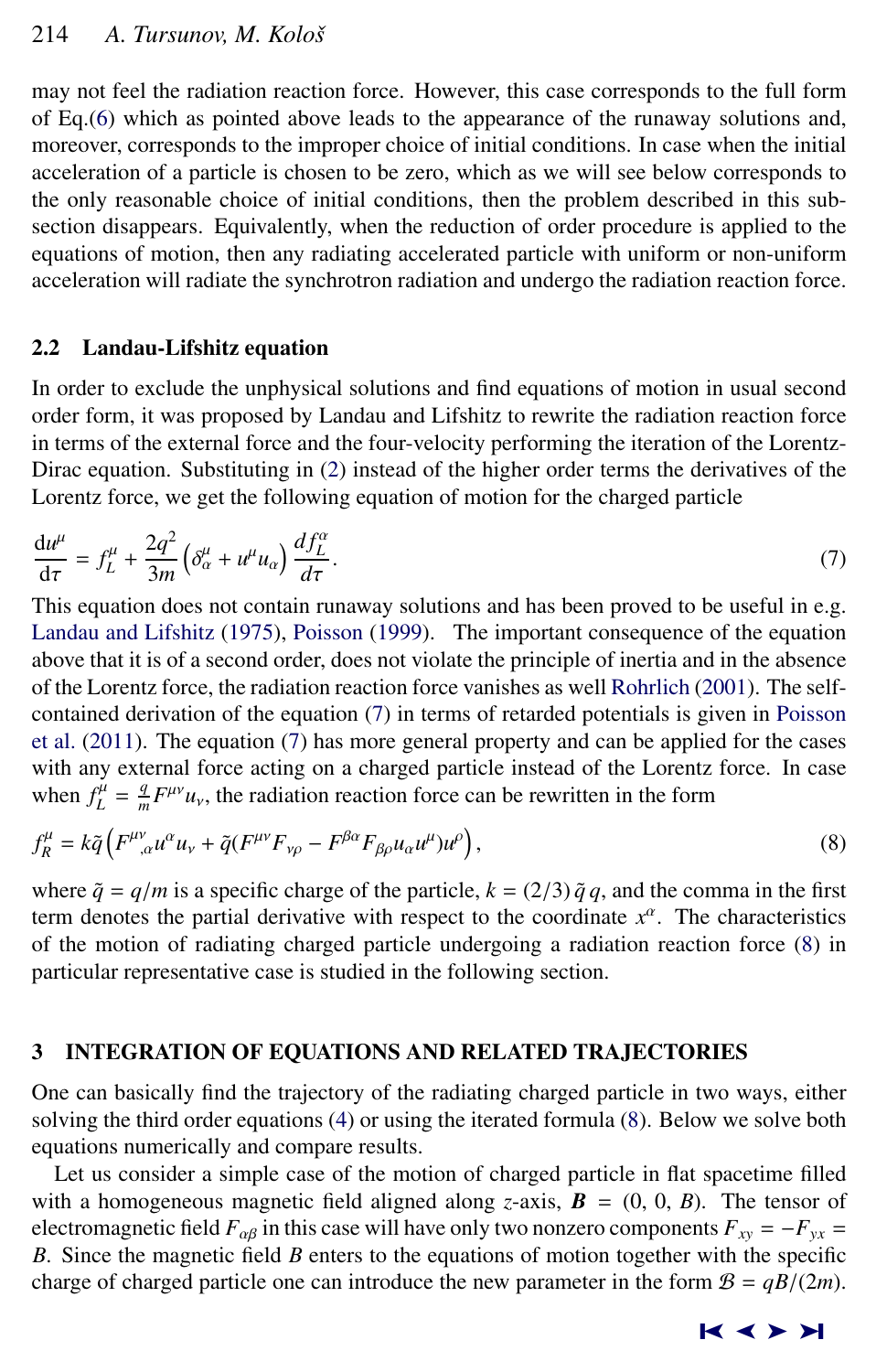<span id="page-4-0"></span>

Figure 1. Motion of radiating charged particle in flat spacetime. Left figure represents an example of 3D trajectory of charged particle. Middle plot represents the evolution of different components of 3-velocity in proper time  $\tau$ : the damping harmonic oscillations correspond to  $u^x$  (solid thin) and  $u^y$  (dashed) components of velocity tangential to them (dotted) is a plane velocity of a particle *y u y* (dashed) components of velocity, tangential to them (dotted) is a plane velocity of a particle *v*<sup>⊥</sup> orthogonal to *z* axis, vertical  $u^z$  component of velocity is shown by solid thick line and dot-dashed curve of the middle plot shows the evolution of 3-velocity ( $\sqrt{u_x^2 + u_y^2 + u_z^2}$ ). Right figure shows the change of the energy, angular momentum and gyroradius of charged particle in time *t* with respect to observer at rest. corresponding to the trajectory illustrated in Fig.1. Energy decreases up to the nonzero irredusible energy level, while angular momentum and radius of gyration asymptotically tend to zero. For illustrative purposes we have set the radiation parameter *k* to the value much larger than in realistic situations.

Below, we define the proper velocity of a particle as  $u^{\alpha} = dx^{\alpha}/d\tau$  and coordinate velocity (velocity measured by observer at rest) by  $y^{\alpha} = dx^{\alpha}/dt$ (velocity measured by observer at rest) by  $v^{\alpha} = dx^{\alpha}/dt$ .

#### 3.1 Integration of Lorentz-Dirac equations

The equations of motion [\(1\)](#page-1-0) and [\(4\)](#page-2-0) can be written explicitly in the form

$$
\frac{du^{x}}{d\tau} = 2\mathcal{B}u^{y} - k a^{2}u^{x} + k\frac{d^{2}u^{x}}{d\tau^{2}},
$$
\n
$$
\frac{du^{y}}{d\tau^{2}} = 2\mathcal{B}u^{y} - k a^{2}u^{x} + k\frac{d^{2}u^{x}}{d\tau^{2}},
$$
\n(9)

$$
\frac{du^y}{d\tau} = -2\mathcal{B}u^x - k a^2 u^y + k \frac{d^2 u^y}{d\tau^2},\tag{10}
$$

$$
\frac{du^z}{d\tau} = -k a^2 u^z + k \frac{d^2 u^z}{d\tau^2},
$$
\n(11)

$$
\frac{du^t}{d\tau} = -k a^2 u^t + k \frac{d^2 u^t}{d\tau^2},\tag{12}
$$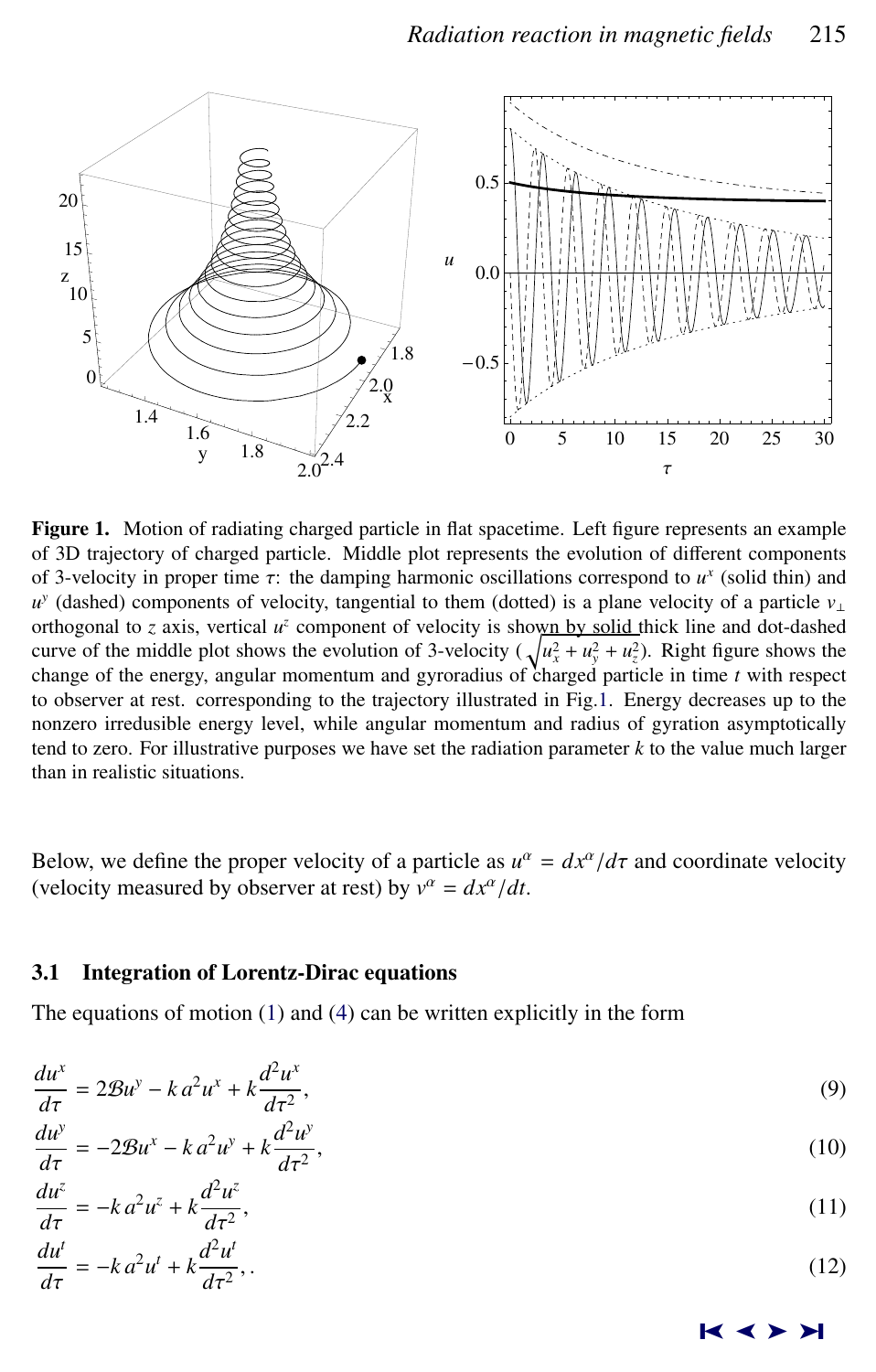#### <span id="page-5-0"></span>216 *A. Tursunov, M. Koloˇs*

where we used the notation

$$
a^2 \equiv a_\alpha a^\alpha = -\left(\frac{du^t}{d\tau}\right)^2 + \left(\frac{du^x}{d\tau}\right)^2 + \left(\frac{du^y}{d\tau}\right)^2 + \left(\frac{du^z}{d\tau}\right)^2.
$$
 (13)

In order to eliminate the unphysical solutions of the equations  $(9)$  -  $(12)$  one needs to choose the initial conditions of a charged particle properly. As for any third order ordinary differential equations in Minkowski spacetime, one needs to set the values of 9 constants - arbitrary independent components of initial position, velocity and the acceleration of the charged particle. The three other constants can be identified by normalization condition [\(3\)](#page-2-0). The values of initial conditions which satisfy the physical solutions of equations of motion are those in which all components of initial acceleration are vanishing. However, the direct integration of higher order equations leads to the exponential increase of the computational error in very short times. We have found that the problem of the time dispersion error can be greatly reduced by integrating equations of motion backward in time. Similar method of solving higher order equations has been proposed in the past by [Huschilt](#page-10-0) [and Baylis](#page-10-0) [\(1976\)](#page-10-0). The result of integration of equations of motion are shown in Fig. [1.](#page-4-0) It is interesting to note that the same result has been obtained using the Landau-Lifshitz approach, which is discussed below. We also leave the discussion of Fig. [1](#page-4-0) to the following subsection. Proposed by [Landau and Lifshitz](#page-10-0) [\(1975\)](#page-10-0) as an approximative solution to the third order LD equations, it was more recently argued by [Rohrlich](#page-10-0) [\(2001\)](#page-10-0), that the reduced form of the equations of motion are exact, rather than approximative. In our calculations, corresponding to Fig.[\(1\)](#page-4-0) the difference between two methods appears to be negligible.

#### 3.2 Integration of Landau-Lifshitz equations

*du<sup>x</sup>*

For the motion in a uniform magnetic field, the reduced-order equations of motion [\(7\)](#page-3-0) of radiating charged particle can be written explicitly in the form

$$
\frac{du^x}{d\tau} = 2\mathcal{B}u^y - 4k\mathcal{B}^2\left(1 + u_\perp^2\right)u^x,\tag{14}
$$

$$
\frac{du^{\nu}}{d\tau} = -2\mathcal{B}u^x - 4k\mathcal{B}^2\left(1 + u_{\perp}^2\right)u^y,\tag{15}
$$

$$
\frac{d\tau}{d\tau} = -4k\mathcal{B}^2 u_{\perp}^2 u^2,
$$
\n(16)  
\n
$$
\frac{du^z}{d\tau} = -4k\mathcal{B}^2 u_{\perp}^2 u^z,
$$
\n(17)

$$
\frac{du}{d\tau} = -4k\mathcal{B}^2 u_{\perp}^2 u^t,\tag{17}
$$

*d*τ  $\lim_{x \to a} u_1^2 = (u^x)^2 + (u^y)^2$  is a square of plane velocity of a particle orthogonal to the magnetic field and *z* axis,  $k = (2/3)\tilde{q}q$  is the parameter responsible for the radiation reaction. The representative view of corresponding trajectories is shown in Fig[.1,](#page-4-0) which coincides with the results of integrations of the Lorentz-Dirac equations (see previous subsection). The particle starts its motion with the initial plane velocity  $u_{\perp 0} = 0.8c$  and the vertical velocity  $u_0^2 = 0.5c$ . Due to combined effects of the Lorentz force and the radiation reaction force, the charged particle spirals down to the center. It occurs due to the loss of energy and angular charged particle spirals down to the center. It occurs due to the loss of energy and angular momentum of a particle and correspondingly, the plane velocity of a particle decreases by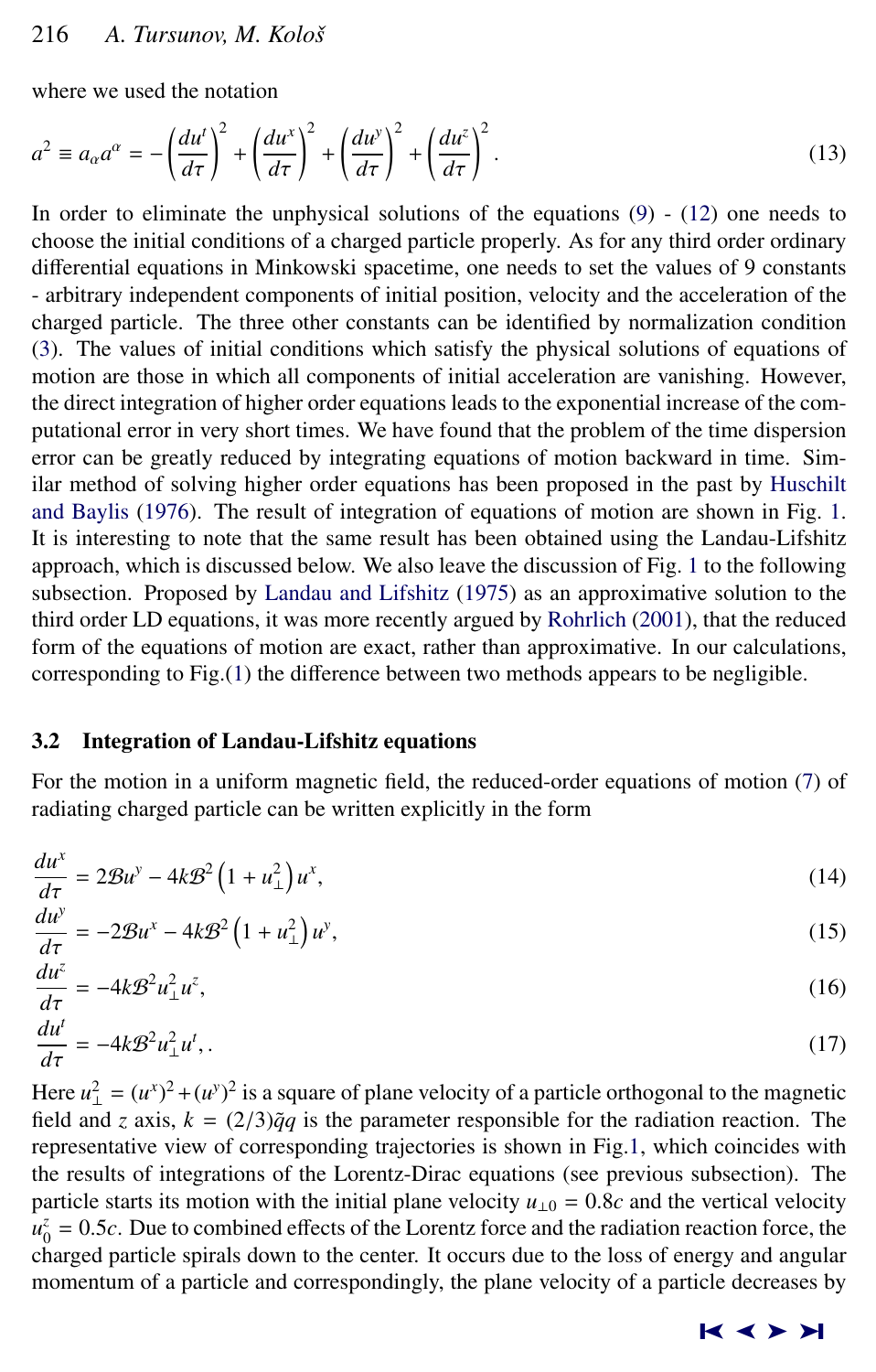<span id="page-6-0"></span>

Figure 2. Figure shows the evolution of the energy, angular momentum and gyroradius corresponding to the trajectory illustrated in Fig[.1.](#page-4-0) Energy decreases up to the nonzero irredusible energy level, while angular momentum and radius of gyration asymptotically tend to zero.

the law given as the solution of equations  $(14)$  and  $(15)$  or equivalently as solutions of  $(9)$ and [\(10\)](#page-4-0). However, if one looks to the motion along  $\zeta$  axis shown in Fig[.1](#page-4-0) (solid thick in the right plot), one can notice that the proper velocity of a charged particle  $u^{\alpha} = dx^{\alpha}/d\tau$ <br>undergoes small ponzero deceleration in the direction parallel to the magnetic field which undergoes small nonzero deceleration in the direction parallel to the magnetic field which coincides with *z* axis, while there are no external forces in *z* direction. This contradiction with the common sense occurs due to the reason that the system of radiating particle is nonconservative. The problem, however, vanishes if we measure the velocity of a radiating charged particle with respect to the static observer  $v^{\alpha} = dx^{\alpha}/dt \equiv u^{\overline{z}}/u^t = const$ , where the motion appears to be uniform in the direction orthogonal to the action of the Lorentz force motion appears to be uniform in the direction orthogonal to the action of the Lorentz force.

#### 3.3 Energy and momentum loss

The rate of the energy loss of a particle can be easily evaluated from Eq.[\(12\)](#page-4-0) or [\(17\)](#page-5-0). However, one needs to note that it is more convenient to use the equation [\(17\)](#page-5-0) as it is ordinary second order differential equation. Modifying it for a static observer we get

$$
\frac{dE}{dt} = -kB^2 \tilde{q}^2 u_\perp(t)^2. \tag{18}
$$

Integrating this equation one can obtain the energy of a particle in a given moment of time. The representative plot of the evolution of the energy in time is given in Fig.2. Thus the energy loss will be given only by the change of the plane velocity  $u_{\perp}$  in time, while the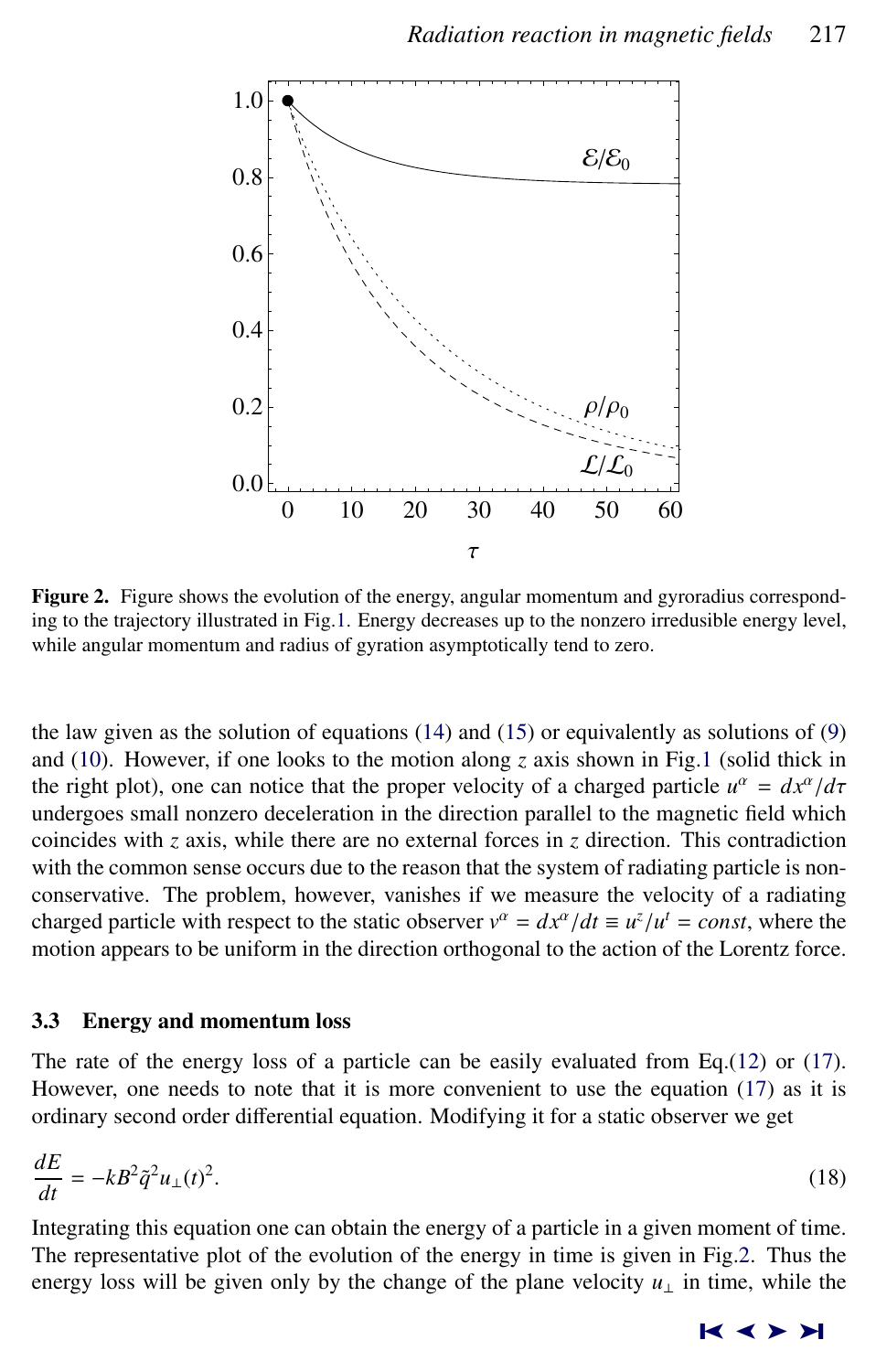linear component of the velocity of a particle in *z*-direction will be conserved. This implies that the part of kinetic energy of a charged particle related to the linear motion along *z* axis is conserved as well. Writing the normalization condition  $u^{\alpha}u_{\alpha} = -1$  explicitly and reminding that the nortials appeal is general  $S - E/m = u$ , we get the formal decomposition of the that the particle specific energy is  $\mathcal{E} = E/m = -u_t$ , we get the formal decomposition of the total energy of the particle in the form total energy of the particle in the form

$$
\mathcal{E}^2 = 1 + u_{\perp}^2 + u_z^2 \equiv 1 + \mathcal{E}_{\perp}^2 + \mathcal{E}_z^2, \tag{19}
$$

where  $u_{\perp}^2 = u_x^2 + u_y^2$ . The final state of the particle is defined by the first and the last terms of the right hand side of Eq.(19). This implies that there exists an irreducible energy of radiating charged particle which corresponds to the final state of a particle having the following simple form

$$
\mathcal{E}_{irr} = \left(1 - (v_0^z)^2\right)^{-\frac{1}{2}},\tag{20}
$$

where  $v_0^z$  is the vertical velocity of the particle along the *z*-axis measured by static observer which is constant during the radiation process.

In order to find the rate of the angular momentum loss one can concentrate attention only on the motion in a fixed plane by taking  $u^z = 0$ . Thus, we have  $u_{\perp}$  component of 3-velocity only. Angular momentum, in general, for the motion in plane is defined by formula  $L = m\rho^2 d\phi/d\tau + qA_\phi$ , where  $\rho$  is gyroradius of the particle trajectory. Reminding that  $d\phi/d\tau = \mu \chi/\omega$  and  $\rho = \mu \chi/\omega$ , where  $\omega = qR/m = 2\%$  is the Larmor frequency one that  $d\phi/d\tau = u_\perp \gamma/\rho$  and  $\rho = u_\perp/\omega_L$ , where  $\omega_L = qB/m \equiv 2B$  is the Larmor frequency, one can write the angular momentum of radiating charged particle in the given moment of time in the form

$$
L = \frac{mu_{\perp}(\tau)^2}{4\mathcal{B}} \left[ 2\gamma(\tau) + 1 \right], \quad \gamma = (1 - u_{\perp}^2)^{-\frac{1}{2}}.
$$
 (21)

Solving first two equations of motion  $(14)$  and  $(15)$  and substituting into Eq.(21) we get the evolution of angular momentum in time, which is represented in Fig[.2.](#page-6-0) Unlike the energy of a particle, the angular momentum asymptotically tends to zero for large  $\tau$ . This occurs due to the reason that the gyroradius  $\rho$  of a charged particle tends to zero as well, while *L* is proportional to  $\rho$ . The relative evolutions of the energy, angular momentum and gyroradius are illustrated in Fig[.2.](#page-6-0)

One can find the ratio between the angular momentum loss  $\dot{L} = dL/dt$  and energy loss  $\dot{E} = dE/dt$  as

$$
\frac{\dot{L}}{\dot{E}} = r^2 \Omega \frac{u_{\perp}^2 + 1}{u_{\perp}^2}.
$$
\n(22)

where  $\Omega$  is an angular velocity of the charged particle measured by observer at rest. In Cartesian coordinates Ω takes the form

$$
\Omega = \frac{x\dot{y} - y\dot{x}}{x^2 + y^2},\tag{23}
$$

where dots denote the derivative with respect to the coordinate time *t*. One can see from Eq.(22) that in the processes connected with the synchrotron radiation the angular momentum loss of a radiating particle cannot be neglected.

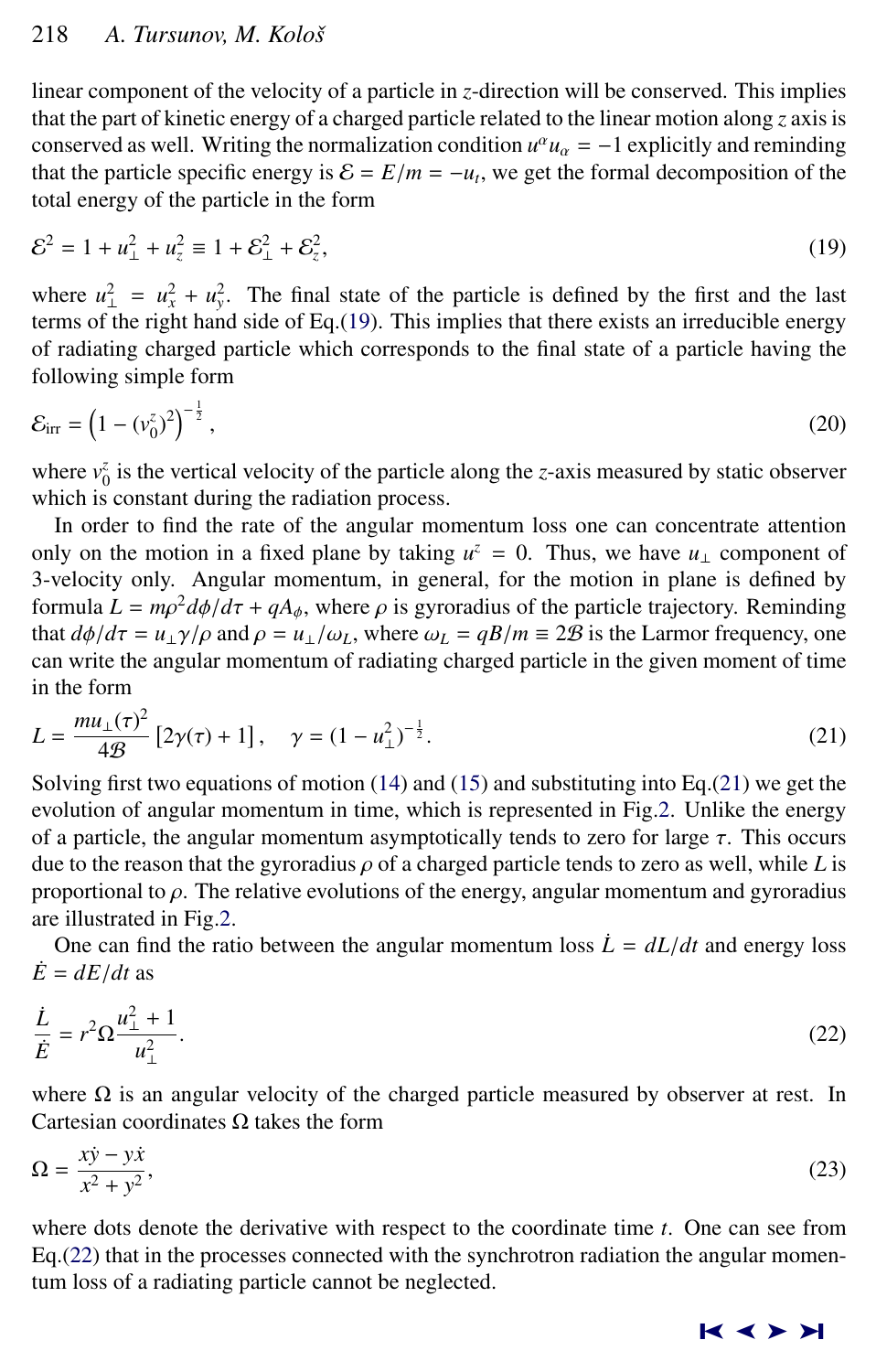<span id="page-8-0"></span>

| B (Gauss)       | $\tau_e$ (s)    | $\tau_p(s)$ |
|-----------------|-----------------|-------------|
| $10^{12}$       | $10^{-16}$      | $10^{-6}$   |
| 10 <sup>8</sup> | $10^{-8}$       | $10^{2}$    |
| 10 <sup>4</sup> |                 | $10^{10}$   |
| 1               | 10 <sup>8</sup> | $10^{1}$    |
| $10^{-4}$       | $10^{16}$       | $10^{26}$   |

**Table 1.** Typical decay times of ultrarelativistic electrons  $\tau_e$  and protons  $\tau_p$  for different values of magnetic field *B*.

# 3.4 Cooling time

One can find the cooling time of a radiating charged particle in the following way. Since the velocity in the magnetic field direction is constant one can consider the motion of a particle in plane only by taking  $u^z = 0$ . This implies, that according to condition  $u_\alpha u^\alpha = -1$  we get  $u_{\perp}^2 = (u^t)^2 - 1$ . Thus, the equation [\(17\)](#page-5-0) can be rewritten in the form

$$
\frac{dE}{d\tau} = -\mathcal{K}(\mathcal{E}^3 - \mathcal{E}), \quad \mathcal{K} = 4k\mathcal{B}^2 \equiv \frac{2q^4B^2}{3m^3c^5}.
$$
\nIntegrating above equation we get the energy of a particle in a given moment of time

$$
\mathcal{E}(\mathcal{T}) = \frac{\mathcal{E}_0 e^{\mathcal{K}\mathcal{T}}}{\sqrt{1 + \mathcal{E}_0^2 \left(e^{2\mathcal{K}\mathcal{T}} - 1\right)}},\tag{25}
$$

where the integration constant  $\mathcal{E}_0$  is the initial energy of the particle and  $\mathcal{E}(\mathcal{T})$  is the energy in a given moment of time, which is an exponentially decreasing function of time  $T$ . Asymptotically in time the energy tends to the particle rest energy, being equal to 1. Thus, from (25) we find the cooling time during which the energy will be lowered from  $\mathcal{E}_0$  to  $\mathcal{E}_f$ due to radiation in the following form

$$
\mathcal{T} = \frac{1}{2\mathcal{K}} \ln \frac{\mathcal{E}_f^2(\mathcal{E}_0^2 - 1)}{\mathcal{E}_0^2(\mathcal{E}_f^2 - 1)}.
$$
\n(26)

For example, the time required to decay the half of the initial energy of the particle ( $\mathcal{E}_f$  =  $\mathcal{E}_0/2$ ) is

$$
\mathcal{T}_{1/2} = \frac{1}{2\mathcal{K}} \ln \frac{\mathcal{E}_0^2 - 1}{\mathcal{E}_0^2 - 4}.
$$
\n(27)

One can estimate the timescale of the decay of charged particle energy as follows. Assuming the ultrarelativistic particle with initial and final energies:  $\mathcal{E}_0 \gg 1$  and  $\mathcal{E} \approx 1$ , the logarithm in (26) can be approximately taken to be unity. Then, the timescale of cooling of the charge is simply  $\mathcal{T} \approx 1/\mathcal{K}$ . Typical orders of magnitude of the oscillation decay time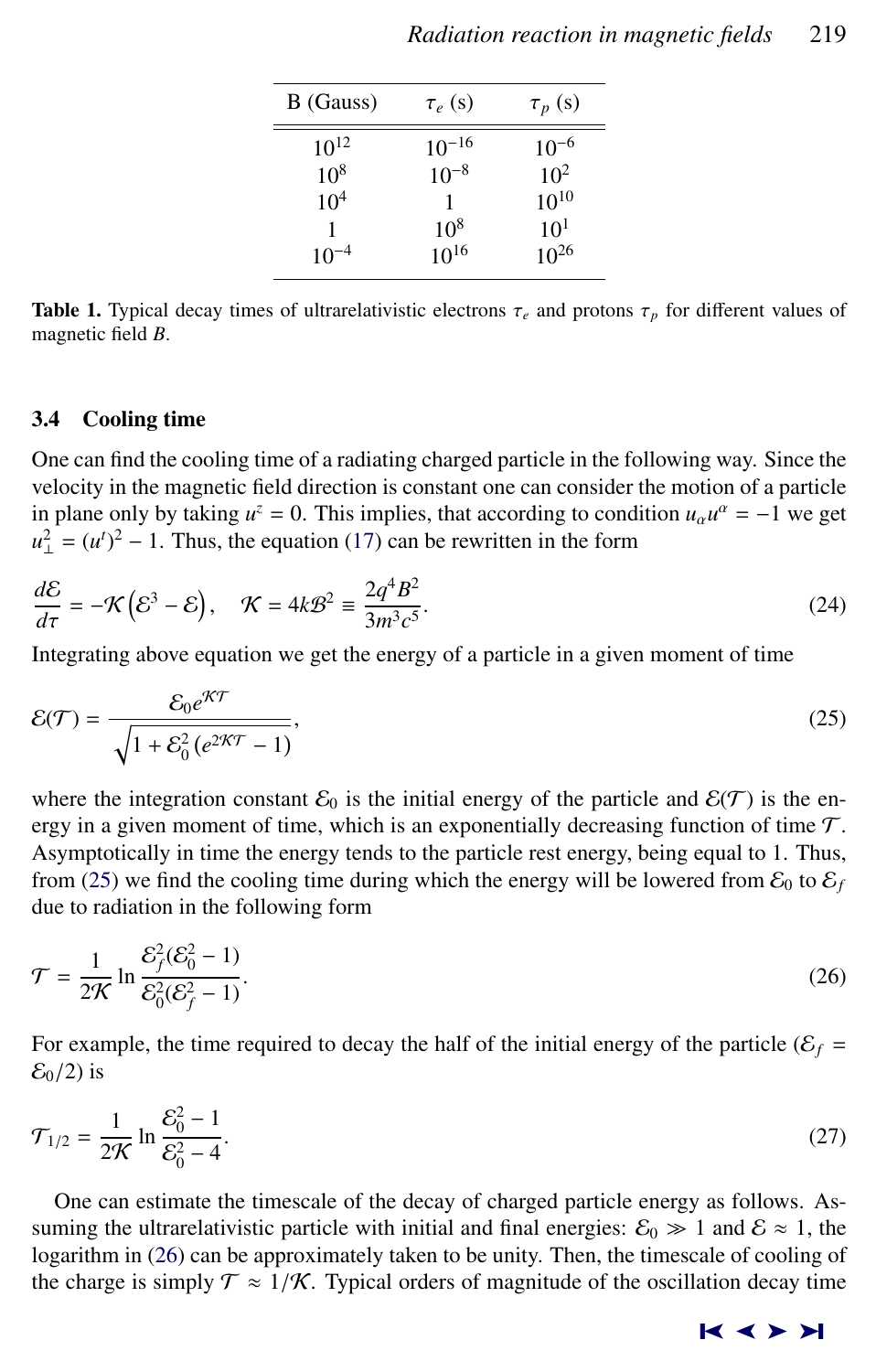<span id="page-9-0"></span>of an electron and proton are shown in Tab[.1.](#page-8-0) The radiation reaction and related cooling time of charges can have a significant effect in plasma, when the decay time of charged particle becomes smaller than the average time between collisions of particles in plasma. For typical hydrogen plasma with the temperature  $T = 10^8$ K and concentration  $n = 10^{14}$ cm<sup>-3</sup> the timescales of electron-electron, electron-ion and ion-ion collisions take the values

$$
t_{ee} \approx 6.4 \times 10^{-4} \text{s}, \quad t_{ei} \approx 4.5 \times 10^{-4} \text{s}, \quad t_{ii} \approx 4.1 \times 10^{-2} \text{s}.
$$
 (28)

Thus, comparing (28) with Tab[.1,](#page-8-0) one can conclude that in many physically relevant scenarios the radiation-reaction force cannot be neglected.

#### 4 CONCLUSIONS

We have studied the problem of radiation reaction of charged particle using two main approaches, given by the Lorentz-Dirac and Landau-Lifshitz equations. Comparing results in case of the uniform magnetic field we have found that the difference between two approaches is negligibly small. In order to solve the Lorentz-Dirac equations which are of the third order in coordinates we have performed the integration of dynamical equations backward in time. We have found that the physical solutions of Lorentz-Dirac equations are those which correspond to the initial conditions with zero initial acceleration or equivalently those where the acceleration is zero in an arbitrary given moment of time. We have also found that in ultrarelativistic case the contribution of Schott term is considerably small. Together with the numerical solutions of the dynamical equations of charged particle we have obtained analytical expressions for the energy and angular momentum loss of the particle and the corresponding cooling time. The solution of Landau-Lifshitz equations is straightforward and more convenient since the equations contain the physical solutions only and do not violate causality. Small difference between Lorentz-Dirac and Landau-Lifshitz approaches imply that in the most physically relevant situations one can use the Landau-Lifshitz equation instead of Lorentz-Dirac one. It was pointed out by [Spohn](#page-10-0) [\(2000\)](#page-10-0) that using the Landau-Lifshitz equation is identical to imposing Dirac's asymptotic condition  $\lim_{\tau \to \infty} \dot{u}^{\mu} = 0$  to the Lorentz-Dirac equation. This implies that the Landau-Lifshitz equation is a vector than expressionative. One can conclude that this statement is corrected. tion is exact, rather than approximative. One can conclude that this statement is correct at least in the case when the Schott term is small, which is exactly the case we have shown.

#### ACKNOWLEDGEMENTS

The present work was supported by the Czech Science Foundation Grant No. 16-03564Y.

#### **REFERENCES**

Abraham, M. and Föppl, A. (1905), *Theorie der Elektrizität*, number . 2 in Theorie der Elektrizität, B.G. Teubner, URL <https://books.google.com.pk/books?id=b3ZCAAAAIAAJ>.